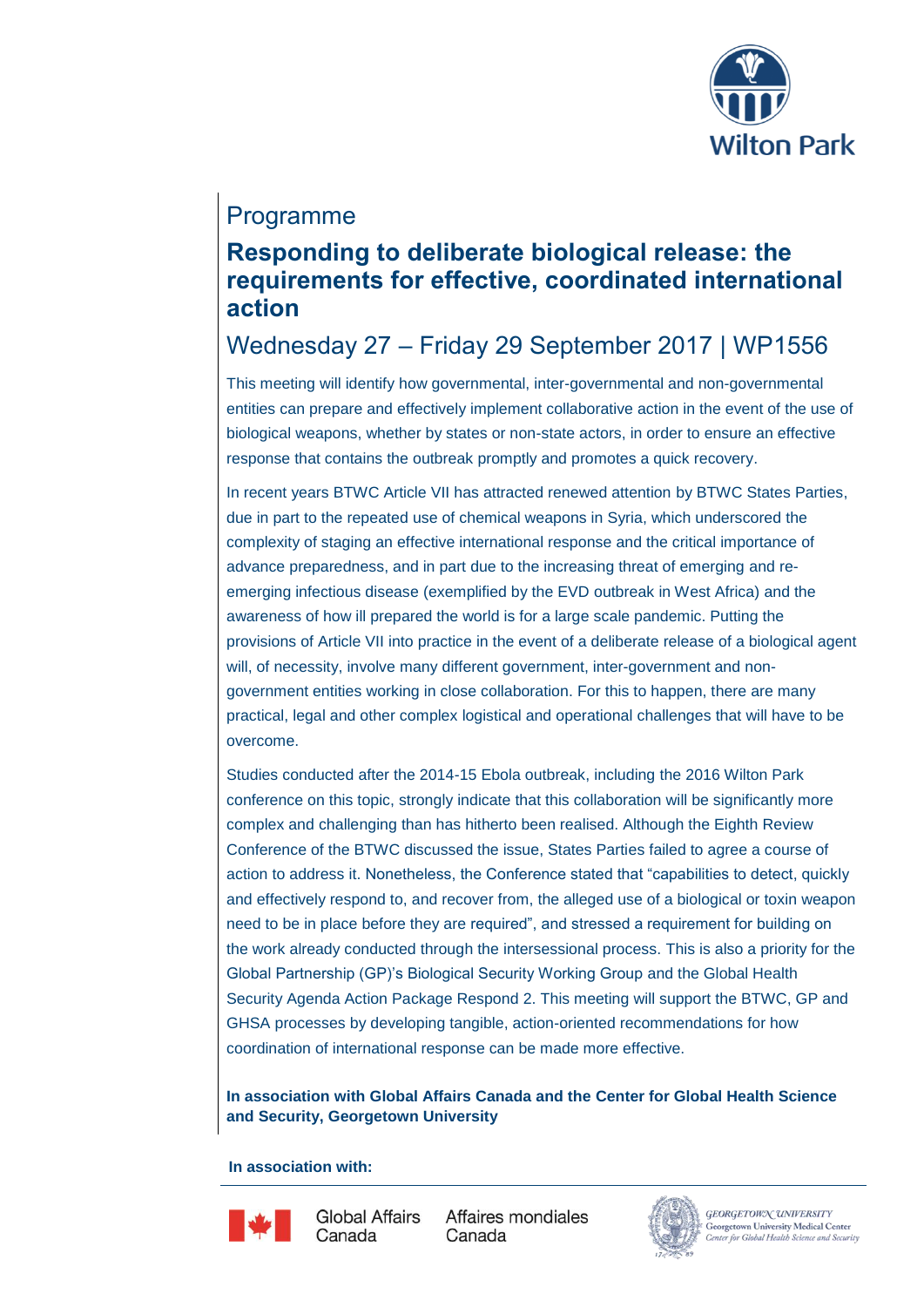#### **Wednesday 27 September**

 $\mathbf{I}$ 

| 1500      | Participants arrive. Tea/coffee available                                                                                                                                                                                                                                                                                                  |
|-----------|--------------------------------------------------------------------------------------------------------------------------------------------------------------------------------------------------------------------------------------------------------------------------------------------------------------------------------------------|
| 1600-1615 | <b>Welcome and introduction</b>                                                                                                                                                                                                                                                                                                            |
|           | <b>Mark Smith</b><br>Senior Programme Director, Security and Defence, Wilton Park                                                                                                                                                                                                                                                          |
| 1615-1715 | 1. The nature of the challenge                                                                                                                                                                                                                                                                                                             |
|           | A short forward-looking session to assess the following issues in the context of why this<br>workshop is convened:                                                                                                                                                                                                                         |
|           | Why, exactly, is a coordinated response likely to be difficult: what has made this<br>meeting necessary and how? This will involve drawing on studies of the Ebola<br>outbreak, including the 2016 Wilton Park meeting.<br>Article VII and its obligations, and limits (i.e. situations where it will not be invoked)<br>$\bullet$         |
|           | <b>Rebecca Katz</b><br>Co-Director, Center for Global Health Science and Security, Georgetown University,<br>Washington DC                                                                                                                                                                                                                 |
|           | <b>Trevor Smith</b><br>Senior Program Manager, Biological and Chemical Security, UNSCR 1540 Implementation,<br>Global Partnership Program (IGA), Global Affairs Canada, Ottawa                                                                                                                                                             |
|           | <b>John Walker</b><br>Head, Arms Control and Disarmament Research Unit, Foreign and Commonwealth Office,<br>London                                                                                                                                                                                                                         |
| 1715-1745 | Tea/coffee                                                                                                                                                                                                                                                                                                                                 |
| 1745-1915 | 2. Transferrable lessons from the CWC: responding to and<br>investigating possible deliberate use                                                                                                                                                                                                                                          |
|           | This session will assess progress in implementing the OPCW's Rapid Reaction Assistance<br>Mission (RRAM) concept, and the parallels between the CWC's Article X and what might be<br>done under BTWC Article VII. It will also assess the challenges of conducting an<br>investigation in parallel to a humanitarian assistance operation. |
|           | <b>Jan Lodding</b><br>Deputy Director, Department for Disarmament and Non-Proliferation, Ministry for Foreign<br>Affairs, Stockholm                                                                                                                                                                                                        |
|           | <b>Steven Wallis</b><br>Team Leader, Fact Finding Mission, Organisation for the Prohibition of Chemical Weapons<br>(OPCW), The Hague                                                                                                                                                                                                       |
| 1930      | Reception followed by dinner                                                                                                                                                                                                                                                                                                               |
|           |                                                                                                                                                                                                                                                                                                                                            |

#### **Thursday 28 September**

| 0800-0900 |  |  |  |  |
|-----------|--|--|--|--|
|           |  |  |  |  |

**0800-0900** Breakfast

#### **0915-1045 3. The mandate for, and actors in, coordinated response**

What is the nature of the mandate for international response to a deliberate biological release? Where does it come from and where are its boundaries? What do we understand by BTWC Article VII and its obligations (e.g. words like "assist") and limitations? What non-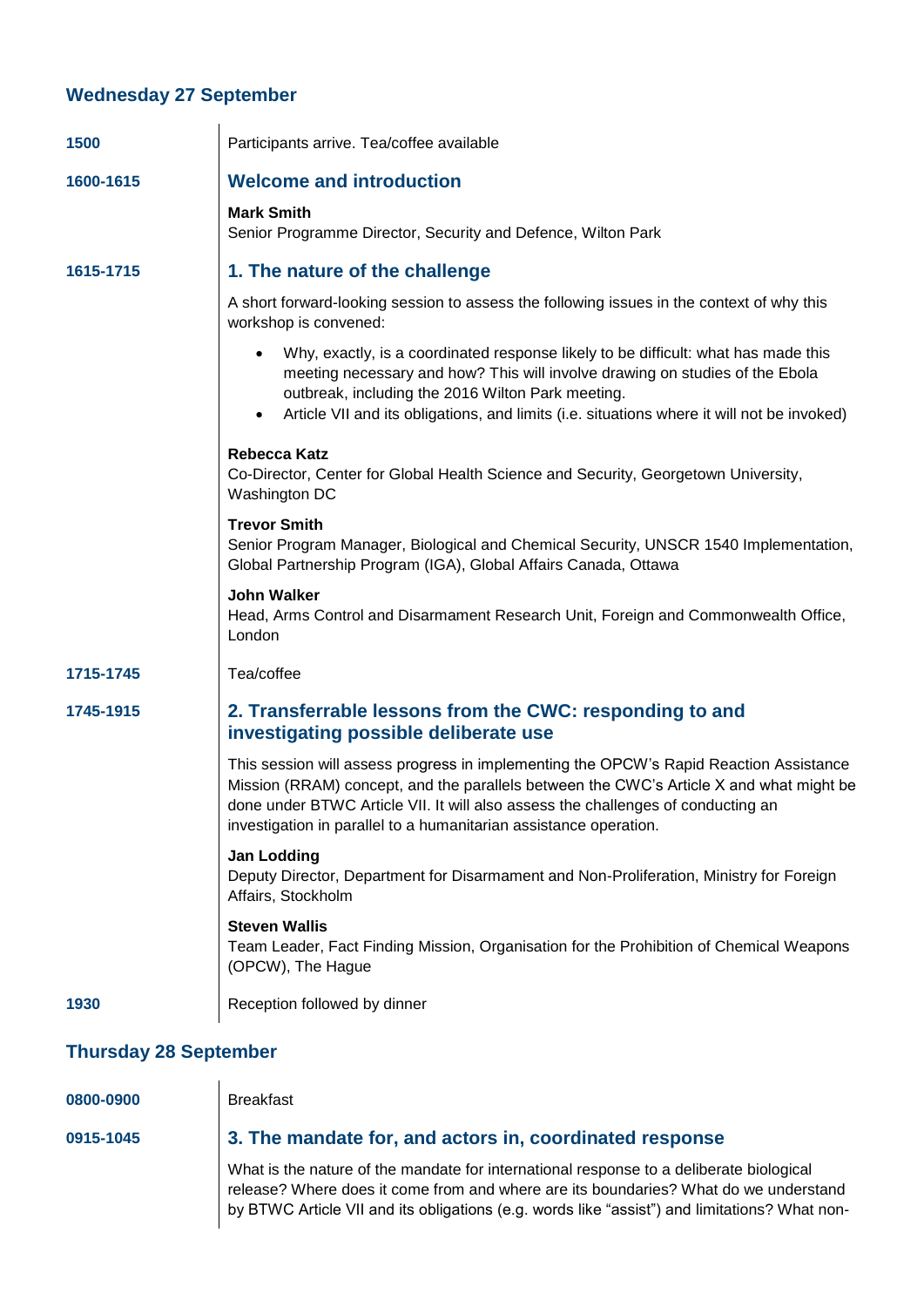|           | Article VII mandates or avenues for action are there? Do these mandates/mechanisms<br>overlap, conflict, duplicate? How could they be de-conflicted? What is the division of labour<br>in assistance, attributions assessments and humanitarian response? What are the duties of<br>member states, and those of IGOs, NGOs etc? How can the ISU project on strengthening<br>global mechanisms for responding to deliberate use help?                                                                                                                                                                                           |
|-----------|--------------------------------------------------------------------------------------------------------------------------------------------------------------------------------------------------------------------------------------------------------------------------------------------------------------------------------------------------------------------------------------------------------------------------------------------------------------------------------------------------------------------------------------------------------------------------------------------------------------------------------|
|           | <b>Maurizio Barbeschi</b><br>Scientist, World Health Organization (WHO), Geneva                                                                                                                                                                                                                                                                                                                                                                                                                                                                                                                                                |
|           | <b>Valeria Santori</b><br>Consultant, Biological Convention Implementation Support Unit, United Nations Office for<br>Disarmament Affairs (UNODA), London                                                                                                                                                                                                                                                                                                                                                                                                                                                                      |
| 1045-1130 | Photograph followed by tea/coffee                                                                                                                                                                                                                                                                                                                                                                                                                                                                                                                                                                                              |
| 1130-1300 | <b>4. Manuals and SOPs</b>                                                                                                                                                                                                                                                                                                                                                                                                                                                                                                                                                                                                     |
|           | What are they, who develops and sustains them, what endorsement is required? Which<br>ones are needed as a matter of priority? How can they be tested? What sort of table-top or<br>field exercises would be needed?                                                                                                                                                                                                                                                                                                                                                                                                           |
|           | <b>Kenneth Faulkner</b><br>Officer in Charge, RCMP CBRNE Operations, Royal Canadian Mounted Police, Ottawa                                                                                                                                                                                                                                                                                                                                                                                                                                                                                                                     |
|           | <b>Scott Cairns</b><br>Project Manager, United Nations Office for Disarmament Affairs (UNODA), New York                                                                                                                                                                                                                                                                                                                                                                                                                                                                                                                        |
| 1300-1430 | Lunch                                                                                                                                                                                                                                                                                                                                                                                                                                                                                                                                                                                                                          |
| 1500-1630 | 5. Command and control, supply and logistics                                                                                                                                                                                                                                                                                                                                                                                                                                                                                                                                                                                   |
|           | Effective command and control is essential: how can this be made to work? What are the<br>challenges and options? The challenges of equipment supply and logistics. What are the<br>challenges in deploying to and operating in a non-cooperative/non-permissive<br>environment? Are pre-positioned stockpiles of medical counter-measures and/or equipment<br>useful and if so, what should they contain? How could supplies be sourced at short notice?<br>Depending on location of the event, airlift capacities could be needed in country as well as<br>to transport first responders and aid: what are the options here? |
|           | Nahoko Shindo<br>Manager, Expert Networks, Infectious Hazard Management, WHO Health Emergencies<br>Programme, World Health Organization, Geneva                                                                                                                                                                                                                                                                                                                                                                                                                                                                                |
|           | <b>David Lowe</b><br><b>Inspector, Police National CBRN Centre, Coventry</b>                                                                                                                                                                                                                                                                                                                                                                                                                                                                                                                                                   |
| 1630-1700 | Tea/coffee                                                                                                                                                                                                                                                                                                                                                                                                                                                                                                                                                                                                                     |
| 1700-1900 | 6. Group work: a plan of action                                                                                                                                                                                                                                                                                                                                                                                                                                                                                                                                                                                                |
|           | A round of focused work in small groups, tasked with drawing up next steps. The<br>framework is as follows: what SOPs/recommended practices/guidelines are required,<br>where can they derive their mandate, where can they be drafted, and how validated.                                                                                                                                                                                                                                                                                                                                                                     |
|           | <b>Group 1</b><br><b>Matthew Lim</b><br>Deputy Health Attaché, United States Mission to the United Nations and Other International<br>Organisations in Geneva, Geneva                                                                                                                                                                                                                                                                                                                                                                                                                                                          |
|           | <b>Group 2</b><br><b>Kathryn Millett</b><br>Research Provider, Social science, International Politics, Biosecure, Witney                                                                                                                                                                                                                                                                                                                                                                                                                                                                                                       |